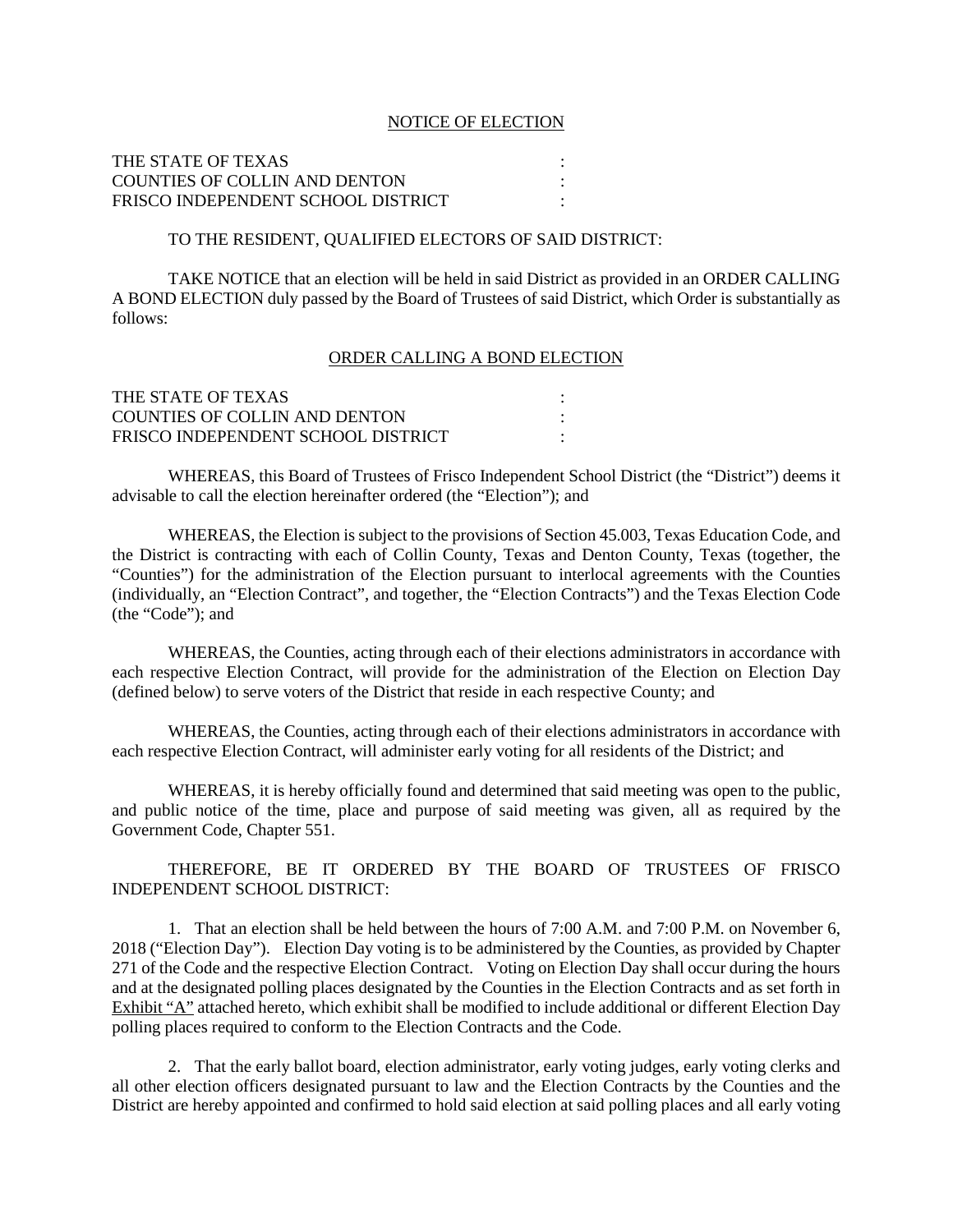places. The elections administrators and each respective County may employ other personnel necessary for the proper administration of the Election, including such part-time help as is necessary for the Election, to ensure the timely delivery of supplies during early voting and on Election Day.

3. (a) Early Voting is to be administered by the Counties, as provided in each respective Election Contract. That early voting shall be conducted by personal appearance at the locations and during the period early voting is required or permitted by law, being October 22, 2018 through November 2, 2018, on the dates and at the times as set forth in Exhibit "B" attached hereto, which exhibit shall be modified to include additional or different early voting polling places, dates and times as may be necessary or required to conform to the Election Contracts and the Code.

(b) Applications for early voting by mail must be received by October 26, 2018 at the following addresses:

> **Collin County Elections Administrator** Bruce Sherbet Collin County Elections Department 2010 Redbud Blvd., Suite 102 McKinney, TX 75069 [election@collincountytx.gov](mailto:election@collincountytx.gov)

**Denton County Elections Administration** Frank Phillips, Early Voting Clerk 701 Kimberly Drive, Suite A101 Denton, TX 76208 [elections@dentoncounty.com](mailto:elections@dentoncounty.com)

If application to vote by mail is made by personal delivery, the application must be delivered by the close of business on October 19, 2018.

- 4. That all resident, qualified electors of said District shall be entitled to vote at said election.
- 5. That at said election the following PROPOSITION shall be submitted in accordance with law:

# FRISCO INDEPENDENT SCHOOL DISTRICT SPECIAL ELECTION FRISCO INDEPENDENT SCHOOL DISTRICT PROPOSITION B

SHALL THE BOARD OF TRUSTEES OF FRISCO INDEPENDENT SCHOOL DISTRICT BE AUTHORIZED TO ISSUE THE BONDS OF THE DISTRICT, IN ONE OR MORE SERIES, IN THE AGGREGATE PRINCIPAL AMOUNT OF \$691,000,000 FOR THE PURPOSE OF THE CONSTRUCTION, RENOVATION, ACQUISITION AND EQUIPMENT OF SCHOOL BUILDINGS IN THE DISTRICT, INCLUDING THE PURCHASE OF NEW SCHOOL BUSES AND THE PURCHASE OF NECESSARY SITES FOR SCHOOL BUILDINGS, WITH SAID BONDS TO MATURE, BEAR INTEREST, AND BE ISSUED AND SOLD IN ACCORDANCE WITH LAW AT THE TIME OF ISSUANCE; AND SHALL THE BOARD OF TRUSTEES BE AUTHORIZED TO LEVY AND PLEDGE, AND CAUSE TO BE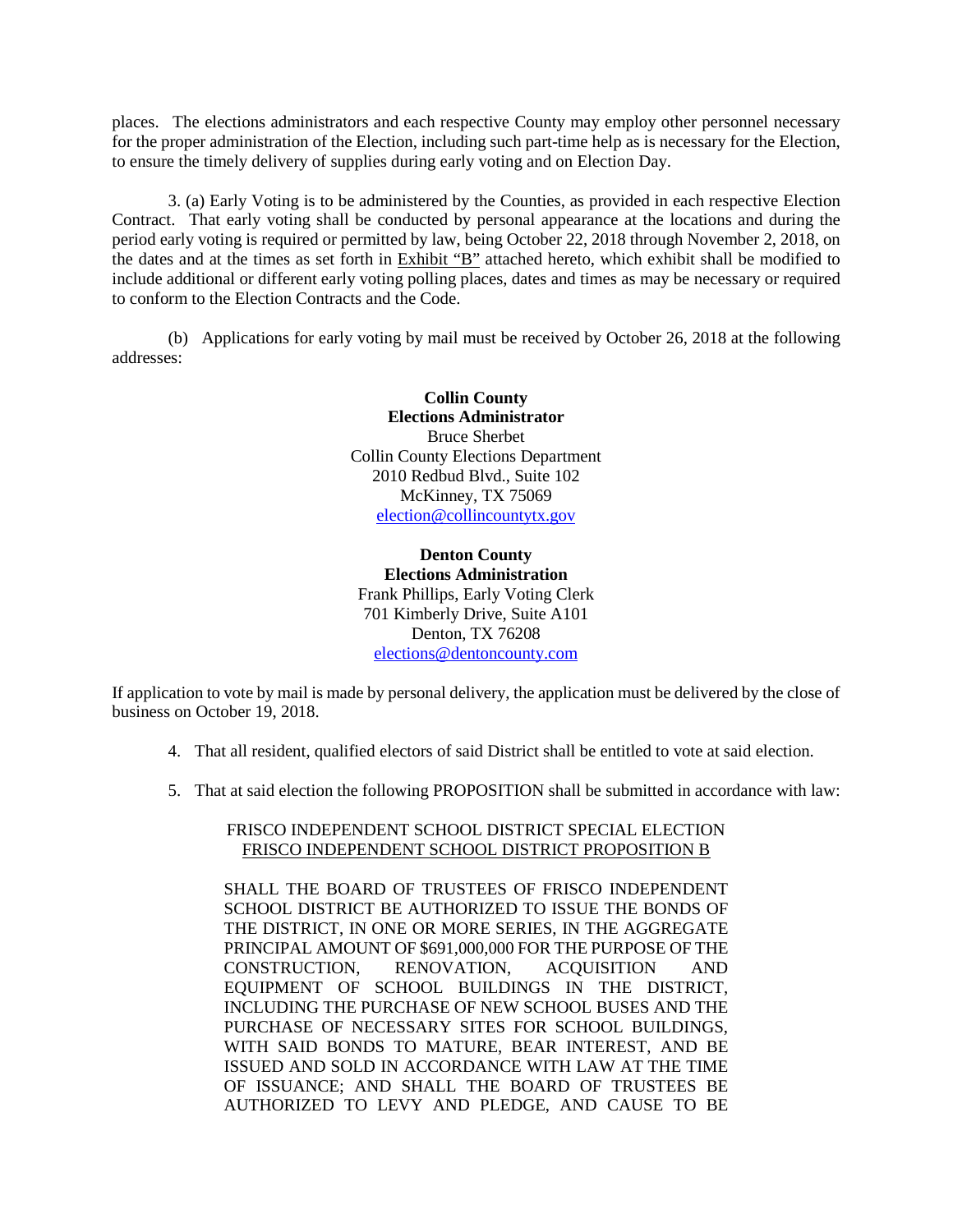ASSESSED AND COLLECTED, ANNUAL AD VALOREM TAXES, ON ALL TAXABLE PROPERTY IN THE DISTRICT, SUFFICIENT, WITHOUT LIMIT AS TO RATE OR AMOUNT, TO PAY THE ANNUAL PRINCIPAL OF AND INTEREST ON SAID BONDS, AND THE COSTS OF ANY CREDIT AGREEMENTS EXECUTED IN CONNECTION WITH THE BONDS?

6. That the official ballot for said election shall be prepared in accordance with the Code so as to permit the electors to vote "FOR" or "AGAINST" the aforesaid PROPOSITION with the ballot to contain such provisions, markings and language as required by law, and with such PROPOSITION to be expressed substantially as follows:

# FRISCO INDEPENDENT SCHOOL DISTRICT SPECIAL ELECTION FRISCO INDEPENDENT SCHOOL DISTRICT PROPOSITION B

FOR: \_\_\_\_\_ THE ISSUANCE OF \$691,000,000 OF BONDS BY FRISCO INDEPENDENT SCHOOL DISTRICT FOR THE CONSTRUCTION, RENOVATION, ACQUISITION AND EQUIPMENT OF SCHOOL BUILDINGS IN THE DISTRICT, INCLUDING THE PURCHASE OF NEW SCHOOL BUSES AND THE PURCHASE OF THE NECESSARY SITES FOR SCHOOL BUILDINGS AND LEVYING THE TAX IN PAYMENT THEREOF, INCLUDING THE COSTS OF ANY CREDIT AGREEMENTS AGAINST: EXECUTED IN CONNECTION WITH THE BONDS

7. That proper notice of said election shall be given and, in all respects, said election shall be conducted in accordance with the Code.

8. The Board of Trustees hereby authorizes the Superintendent, President, Vice President or the Secretary of the Board of Trustees to execute or attest on behalf of the District the applicable Election Contracts with each County.

9. In accordance with the provisions of Section 3.009(b) of the Code, it is hereby found and determined that:

(a) The proposition language that will appear on the ballot is set forth in Section 6 hereof.

(b) The purpose for which the bonds are to be authorized is set forth in Section 5 hereof.

(c) The principal amount of the bonds to be authorized is set forth in Sections 5 and 6 hereof.

(d) As set forth in Sections 5 and 6 hereof, if the bonds are approved by the voters, the Board of Trustees will be authorized to impose and levy annual ad valorem taxes, on all taxable property in the District, sufficient, without limit as to rate or amount, to pay the annual principal of and interest on the bonds.

(e) Based upon the bond market conditions at the date of adoption of this Order, the maximum interest rate for any series of the bonds is estimated to be 4.75% as calculated in accordance with applicable law. Such estimate is based on advice received from the District's financial advisor, which advice takes into account a number of factors, including the issuance schedule, maturity schedule and the expected bond ratings of the proposed bonds. Such estimated maximum interest rate is provided as a matter of information, but is not a limitation on the interest rate at which the bonds, or any series thereof, may be sold.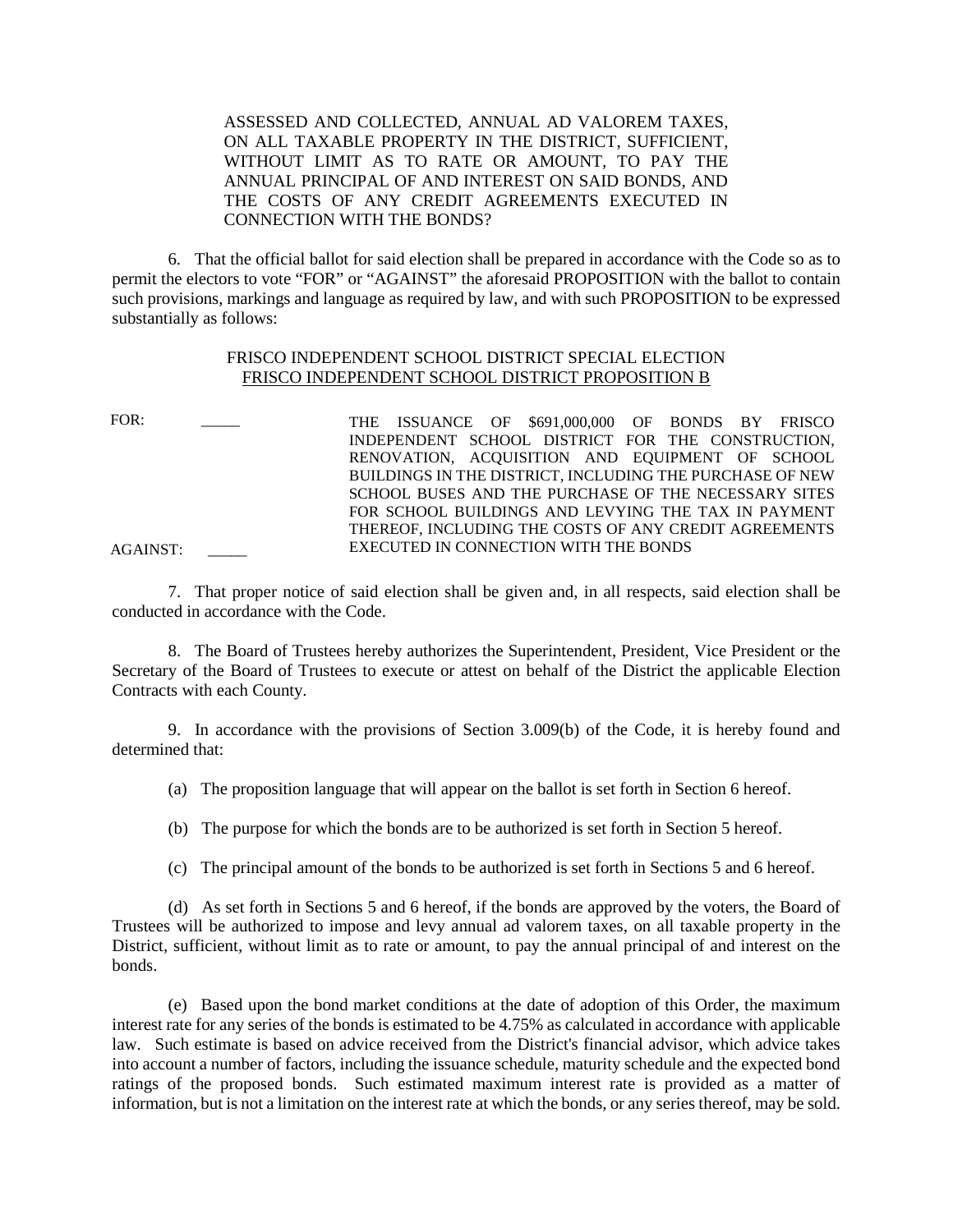(f) If the bonds are approved, they may be issued in one or more series, to mature over a period not to exceed 40 years from the date of issuance of each series of bonds.

(g) The aggregate amount of the outstanding principal of the District's debt obligations as of the beginning of the District's 2018-19 fiscal year was \$1,933,058,850.85.

(h) The aggregate amount of the outstanding interest on the District's debt obligations as of the beginning of the District's 2018-19 fiscal year was \$1,365,951,259.44.

(i) As of the date hereof, the ad valorem debt service tax rate for the District is \$0.40 per \$100 of taxable assessed valuation.

**----------------------------**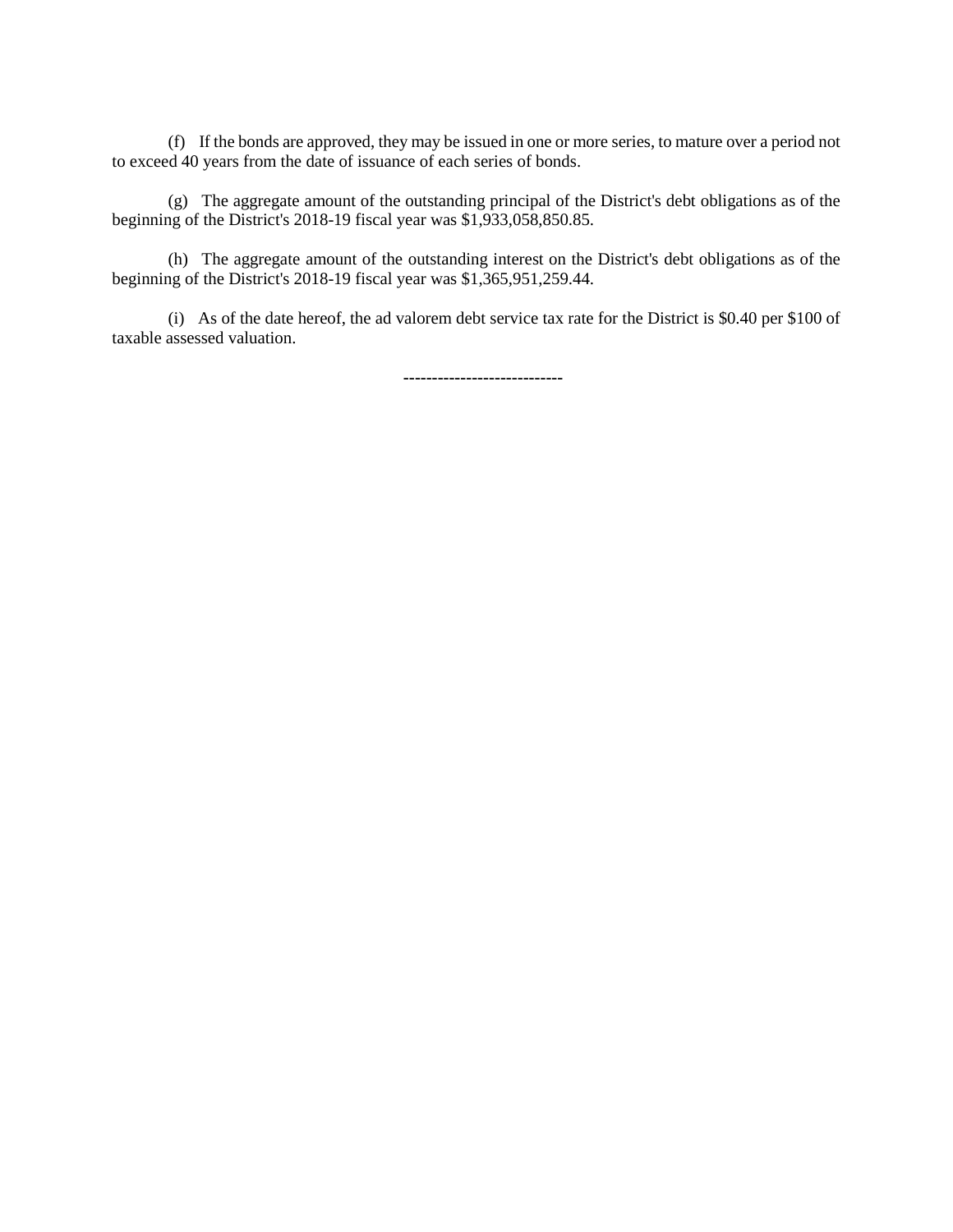### **Exhibit "A" Collin County, Texas Election Day Voting Places**

Voting on Election Day shall be held between the hours of 7:00 A.M. and 7:00 P.M. on November 6, 2018. Frisco Independent School District voters voting in Collin County may vote at any of the following Collin County Election Day Vote Centers:

| <b>Polling Place</b>                                         | <b>Address</b>              | <b>City</b>       |
|--------------------------------------------------------------|-----------------------------|-------------------|
| Aldridge Elementary School                                   | 720 Pleasant Valley Lane    | Richardson        |
| Allen ISD Service Center                                     | 1451 North Watters Road     | Allen             |
| <b>Allen Municipal Courts Facility</b>                       | 301 Century Parkway         | Allen             |
| Armstrong Middle School                                      | 3805 Timberline Drive       | Plano             |
| <b>Benton Staley Middle School</b>                           | 6927 Stadium Drive          | Frisco            |
| Blue Ridge ISD Administration Building                       | 318 West School Street      | <b>Blue Ridge</b> |
| Bowman Middle School                                         | 2501 Jupiter Road           | Plano             |
| Carpenter Middle School                                      | 3905 Rainier Road           | Plano             |
| <b>Carpenter Park Recreation Center</b>                      | 6701 Coit Road              | Plano             |
| Celina ISD Administration Building                           | 205 S. Colorado             | Celina            |
| Christ the Servant Lutheran Church                           | 821 S. Greenville Avenue    | Allen             |
| <b>Christ United Methodist Church</b>                        | 3101 Coit Road              | Plano             |
| Clark High School                                            | 523 W. Spring Creek Parkway | Plano             |
| Collin College Central Park Campus                           | 2200 University Drive       | McKinney          |
| Collin College Higher Education Center                       | 3452 Spur 399               | McKinney          |
| Collin College Preston Ridge Campus                          | 9700 Wade Blvd.             | Frisco            |
| Collin College Spring Creek Campus                           | 2800 Spring Creek Parkway   | Plano             |
| Collin County Elections Office                               | 2010 Redbud Blvd, Ste. 102  | McKinney          |
| Davis Library                                                | 7501 Independence Parkway   | Plano             |
| Dowell Middle School                                         | 301 Ridge Road              | McKinney          |
| Eldorado Country Club                                        | 2604 Country Club Drive     | McKinney          |
| First Baptist Church Branch                                  | 7011 FM 546                 | Princeton         |
| First Baptist Church Farmersville - Youth<br><b>Building</b> | 201 Farmersville Parkway    | Farmersville      |
| First Baptist Church Wylie                                   | 100 N. 1st Street           | Wylie             |
| Fowler Middle School                                         | 3801 McDermott Road         | Plano             |
| Frisco Fire Station #5                                       | 14300 Eldorado Parkway      | Frisco            |
| Frisco Senior Center                                         | 6670 Moore Street           | Frisco            |
| Gay Library                                                  | 6861 W. Eldorado Parkway    | McKinney          |
| George Bush Elementary School                                | 2000 Eagle Aerie Lane       | Wylie             |
| Haggar Elementary School                                     | 17820 Campbell Road         | Dallas            |
| Harrington Library                                           | 1501 18th Street            | Plano             |
| Heritage High School                                         | 14040 Eldorado Parkway      | Frisco            |
| Hunt Middle School                                           | 4900 Legendary Drive        | Frisco            |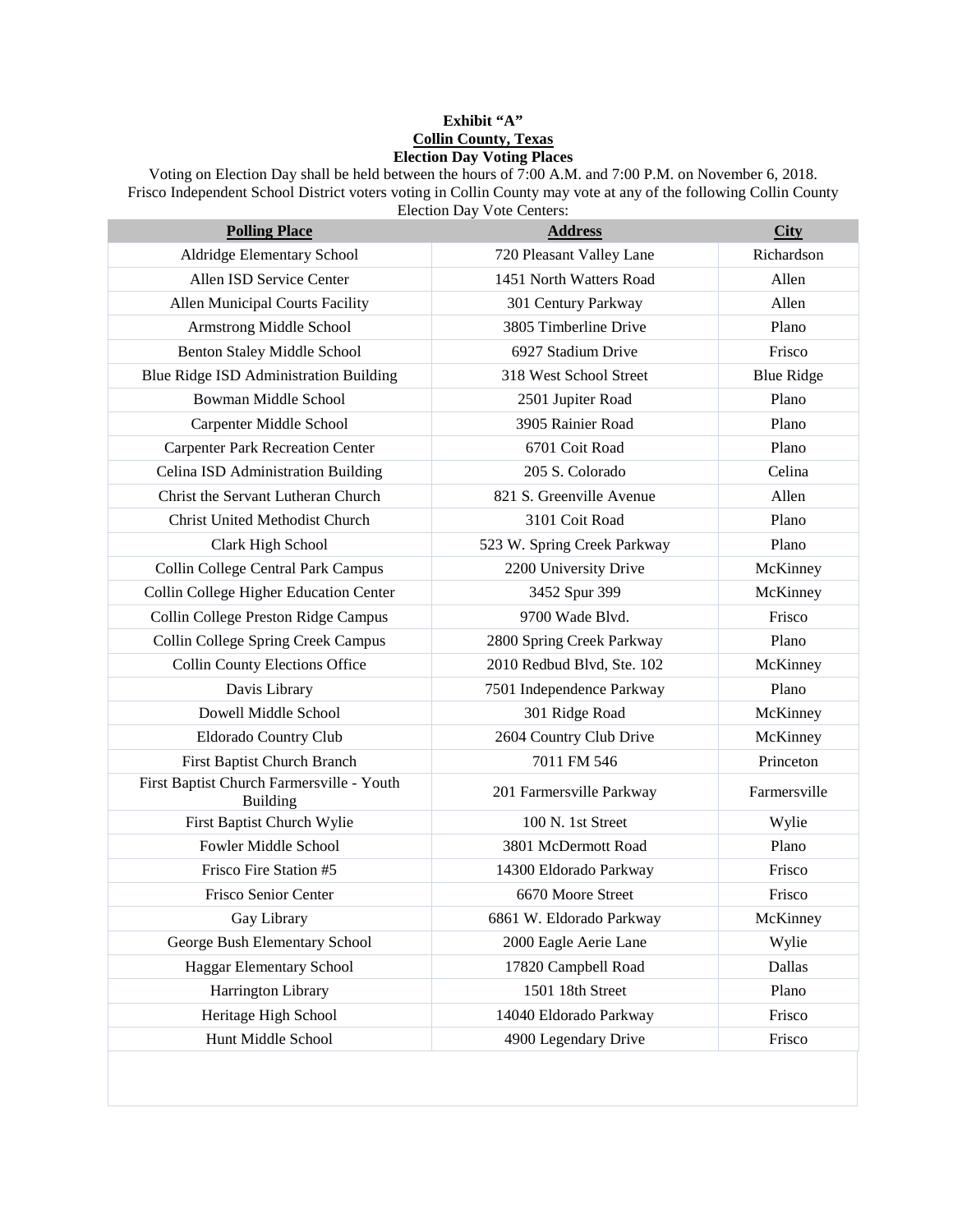### **Exhibit "A" (CONTINUED) Collin County, Texas Election Day Voting Places**

Voting on Election Day shall be held between the hours of 7:00 A.M. and 7:00 P.M. on November 6, 2018. Frisco Independent School District voters voting in Collin County may vote at any of the following Collin County Election Day Vote Centers:

| <b>Polling Place</b>                                 | <b>Address</b>                   | <b>City</b>           |
|------------------------------------------------------|----------------------------------|-----------------------|
| Islamic Association of Collin County                 | 6401 Independence Parkway        | Plano                 |
| Josephine City Hall                                  | 201 Main Street                  | Josephine             |
| Lavon City Hall                                      | 120 School Road                  | Lavon                 |
| Liberty High School                                  | 15250 Rolater Road               | Frisco                |
| Lovejoy ISD Administration Bldg.                     | 259 Country Club Road            | Allen                 |
| <b>Lowry Crossing City Hall</b>                      | 1405 S. Bridgefarmer Road        | <b>Lowry Crossing</b> |
| <b>Lucas Community Center</b>                        | 665 Country Club Road            | Lucas                 |
| McKinney Fire Station #7                             | 861 Independence Parkway         | McKinney              |
| McKinney Senior Recreation Center                    | 1400 S. College Street           | McKinney              |
| Melissa City Hall                                    | 3411 Barker Avenue               | Melissa               |
| Methodist Richardson Medical Center                  | 2831 E Pres George Bush Turnpike | Richardson            |
| Miller Elementary School                             | 5651 Coventry Drive              | Richardson            |
| Murphy Community Center                              | 205 N. Murphy Road               | Murphy                |
| <b>Old Settlers Recreation Center</b>                | 1201 E. Louisiana Street         | McKinney              |
| Parker City Hall                                     | 5700 E. Parker Road              | Parker                |
| Parr Library                                         | 6200 Windhaven Parkway           | Plano                 |
| Plano ISD Administration Center                      | 2700 W. 15th Street              | Plano                 |
| Princeton City Hall                                  | 123 W. Princeton Drive           | Princeton             |
| Prosper ISD Administration Bldg.                     | 605 E. Seventh Street            | Prosper               |
| <b>Puster Elementary School</b>                      | 856 Stoddard Road                | Fairview              |
| Renner-Frankford Library                             | 6400 Frankford Road              | Dallas                |
| Royse City ISD Mike McKinney Maintenance<br>Facility | 1420 FM 1777                     | Royse City            |
| Scoggins Middle School                               | 7070 Stacy Road                  | McKinney              |
| Seis Lagos Community Services Association            | 222 Seis Lagos Trail             | Wylie                 |
| Shepton High School                                  | 5505 Plano Parkway               | Plano                 |
| Shiloh Missionary Baptist Church                     | 920 E. 14th Street               | Plano                 |
| Smith Library                                        | 300 Country Club Drive           | Wylie                 |
| Southfork Mobile Home Park                           | 216 Southfork Blvd.              | Wylie                 |
| Stonebridge United Methodist Church                  | 1800 S. Stonebridge Drive        | McKinney              |
| Suncreek United Methodist Church                     | 1517 W. McDermott Drive          | Allen                 |
| Terry Pope Administration Building                   | 611 N FM 1138                    | Nevada                |
| <b>Texas Star Bank</b>                               | 402 W. White Street              | Anna                  |
| Tom Muehlenbeck Recreation Center                    | 5801 W. Parker Road              | Plano                 |
| <b>Weston Community Center</b>                       | 117 Main Street                  | Weston                |
| <b>Woodcreek Church</b>                              | 3400 E. Renner Road              | Richardson            |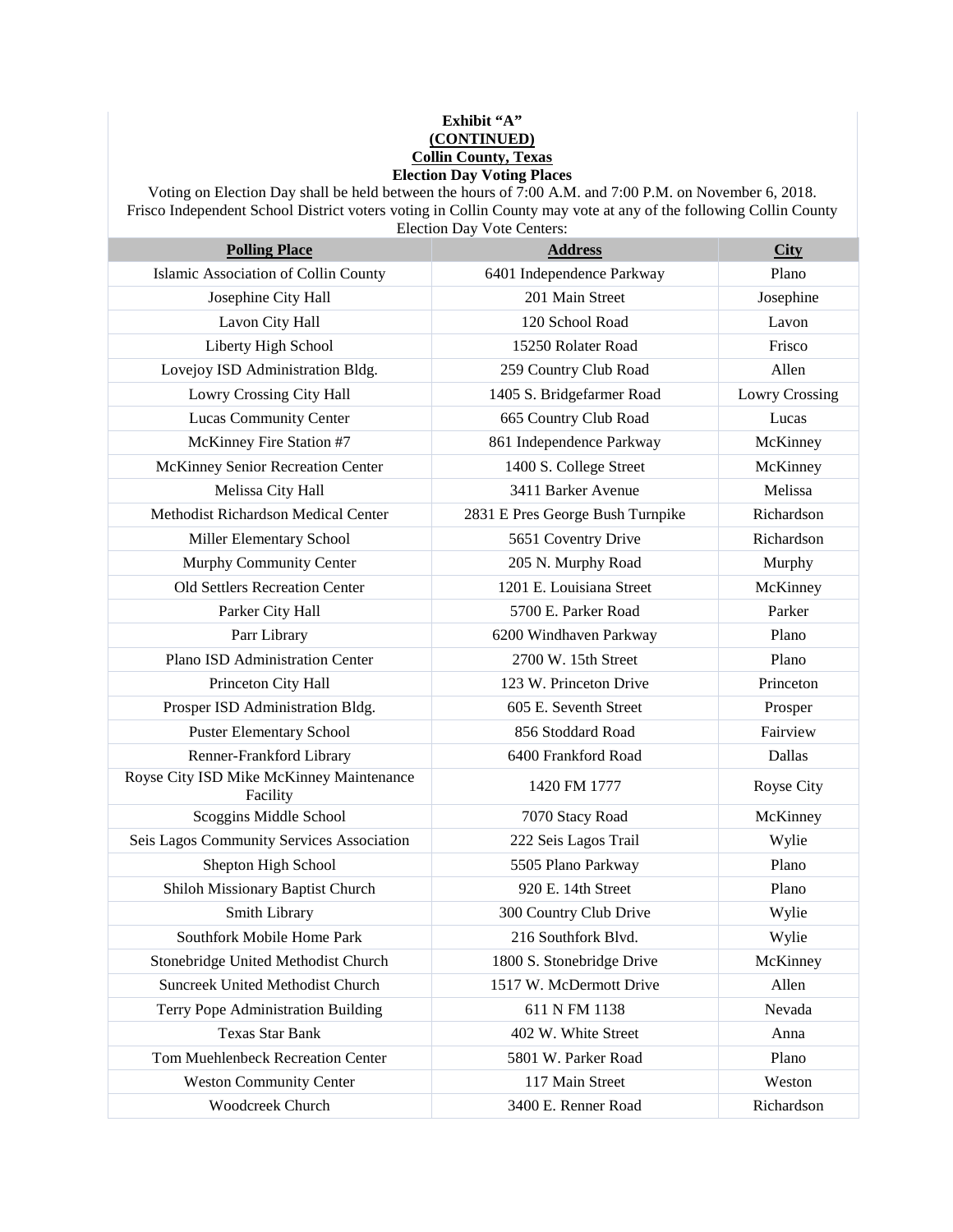# **Exhibit "A" (CONTINUED)**

# **Denton County, Texas Election Day Voting Places**

Voting on Election Day shall be held between the hours of 7:00 A.M. and 7:00 P.M. on November 6, 2018. Frisco Independent School District voters voting in Denton County must vote at their precinct where registered to vote.

| <b>Precincts</b>       | <b>Polling Place</b>                   | <b>Address</b>          | <b>City</b>   |
|------------------------|----------------------------------------|-------------------------|---------------|
| 1030                   | <b>Fisher Elementary School</b>        | 2500 Old Orchard Dr.    | Frisco        |
| 1031, 1052             | Frisco Fire Station #4                 | 4484 Cotton Gin Road    | Frisco        |
| 1040,1051              | Frisco Fire Station #6                 | 3535 Eldorado Pkwy      | Frisco        |
| 1032                   | Frisco Fire Station #7                 | 330 Stonebrook Pkwy     | Frisco        |
| 1034, 1036             | Denton County Government Center Frisco | 5533 FM 423             | Frisco        |
| 1028, 1029, 1049, 1050 | Lone Star High School                  | 2606 Panther Creek Pkwy | Frisco        |
| 2029                   | New Life Community Church              | 25631 Smotherman Road   | Frisco        |
| 2027                   | <b>Prestwick STEM Academy</b>          | 3101 Stonefield         | The<br>Colony |
| 1033                   | Rick Reedy High School                 | 3003 Stonebrook Pkwy    | Frisco        |
| 2031                   | <b>Robertson Elementary School</b>     | 2501 Woodlake Parkway   | Little Elm    |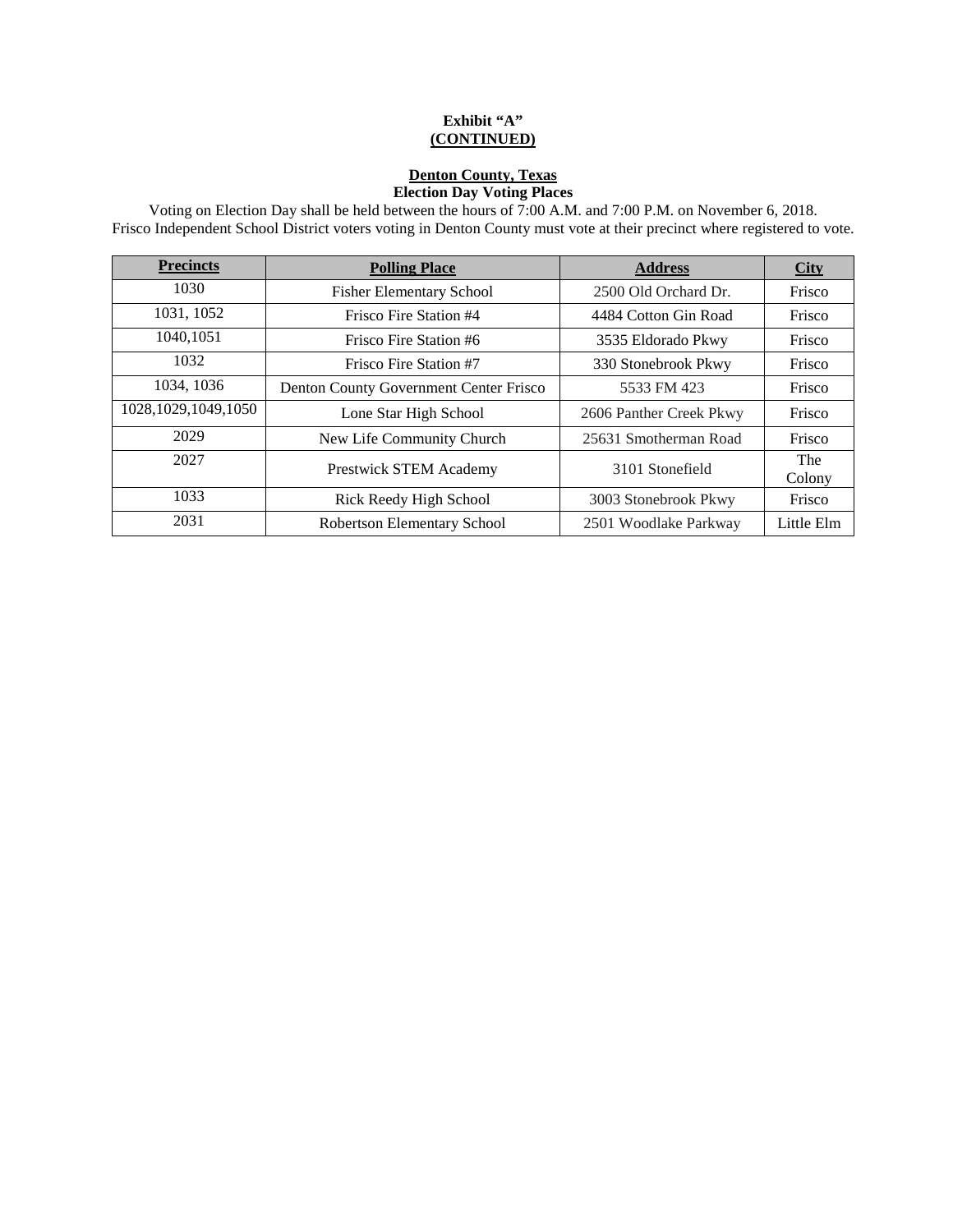## **Exhibit "B" Early Voting Locations and Hours Collin County, Texas**

Frisco Independent School District voters voting in Collin County may vote early at any of the following Collin County

early voting locations:

| <b>Polling Place</b>                       | <b>Address</b>                             | <b>City</b> |
|--------------------------------------------|--------------------------------------------|-------------|
| Collin County Elections (Main Early Voting | 2010 Redbud Blvd. St 102                   | McKinney    |
| Location)                                  |                                            |             |
| Allen ISD Service Center                   | 1451 North Watters Road                    | Allen       |
| Allen Municipal Courts Facility            | 301 Century Pkwy.                          | Allen       |
| <b>Carpenter Park Recreation Center</b>    | 6701 Coit Road                             | Plano       |
| Celina ISD Administration Building         | 205 S. Colorado St.                        | Celina      |
| <b>Christ United Methodist Church</b>      | 3101 Coit Road                             | Plano       |
| Collin College - Central Park Campus       | 2200 W. University Drive                   | McKinney    |
| Collin College - Higher Education Center   | 3452 Spur 399                              | McKinney    |
| Collin College - Preston Ridge Campus      | 9700 Wade Blvd.                            | Frisco      |
| Collin College - Spring Creek Campus       | 2800 E. Spring Creek Pkwy.                 | Plano       |
| Davis Library                              | 7501 Independence Pkwy.                    | Plano       |
| Frisco Fire Station #5                     | 14300 Eldorado Pkwy.                       | Frisco      |
| Frisco Senior Center                       | 6670 Moore Street                          | Frisco      |
| Gay Library                                | 6861 W. Eldorado Pkwy.                     | McKinney    |
| <b>Haggard Library</b>                     | 2501 Coit Road                             | Plano       |
| Harrington Library                         | 1501 $18th$ Street                         | Plano       |
| Lavon City Hall                            | 120 School Road                            | Lavon       |
| Lovejoy ISD Administration Bldg.           | 259 Country Club Rd.                       | Allen       |
| McKinney Fire Station #7                   | 861 S. Independence Pkwy.                  | McKinney    |
| Melissa City Hall                          | 3411 Barker Ave.                           | Melissa     |
| Methodist Richardson Medical Center        | 2831 E. Pres George Bush Turnpike          | Richardson  |
| Murphy Community Center                    | 205 North Murphy Road                      | Murphy      |
| Old Settlers Recreation Center             | 1201 E. Louisiana Street                   | McKinney    |
| Parker City Hall                           | 5700 E. Parker Road                        | Parker      |
| Parr Library                               | 6200 Windhaven Pkwy.                       | Plano       |
| Plano ISD Administration Center            | $2700 \text{ W}$ . $15^{\text{th}}$ Street | Plano       |
| Princeton City Hall                        | 123 W. Princeton Drive                     | Princeton   |
| Prosper Town Hall                          | 200 S. Main Street                         | Prosper     |
| Renner-Frankford Library                   | 6400 Frankford Rd.                         | Dallas      |
| Smith Library                              | 300 Country Club Dr.                       | Wylie       |
| <b>Texas Star Bank</b>                     | 402 W. White St.                           | Anna        |

| Sunday       | Monday       | Tuesday      | Wednesday           | Thursday            | Friday              | Saturday     |
|--------------|--------------|--------------|---------------------|---------------------|---------------------|--------------|
| Oct 21       | Oct 22       | Oct 23       | Oct 24              | Oct 25              | Oct 26              | Oct 27       |
|              | Early Voting | Early Voting | Early Voting        | Early Voting        | Early Voting        | Early Voting |
|              | $8am-5pm$    | $8am-5pm$    | 8am–5pm             | 8am–5pm             | 8am–5pm             | $7am-7pm$    |
| Oct 28       | Oct 29       | Oct 30       | Oct 31              | Nov $1$             | Nov $2$             | Nov $3$      |
| Early Voting | Early Voting | Early Voting | <b>Early Voting</b> | <b>Early Voting</b> | <b>Early Voting</b> |              |
| $1pm-6pm$    | $7am-7pm$    | $7am-7pm$    | $7am-7pm$           | $7am-7pm$           | $7am-7pm$           |              |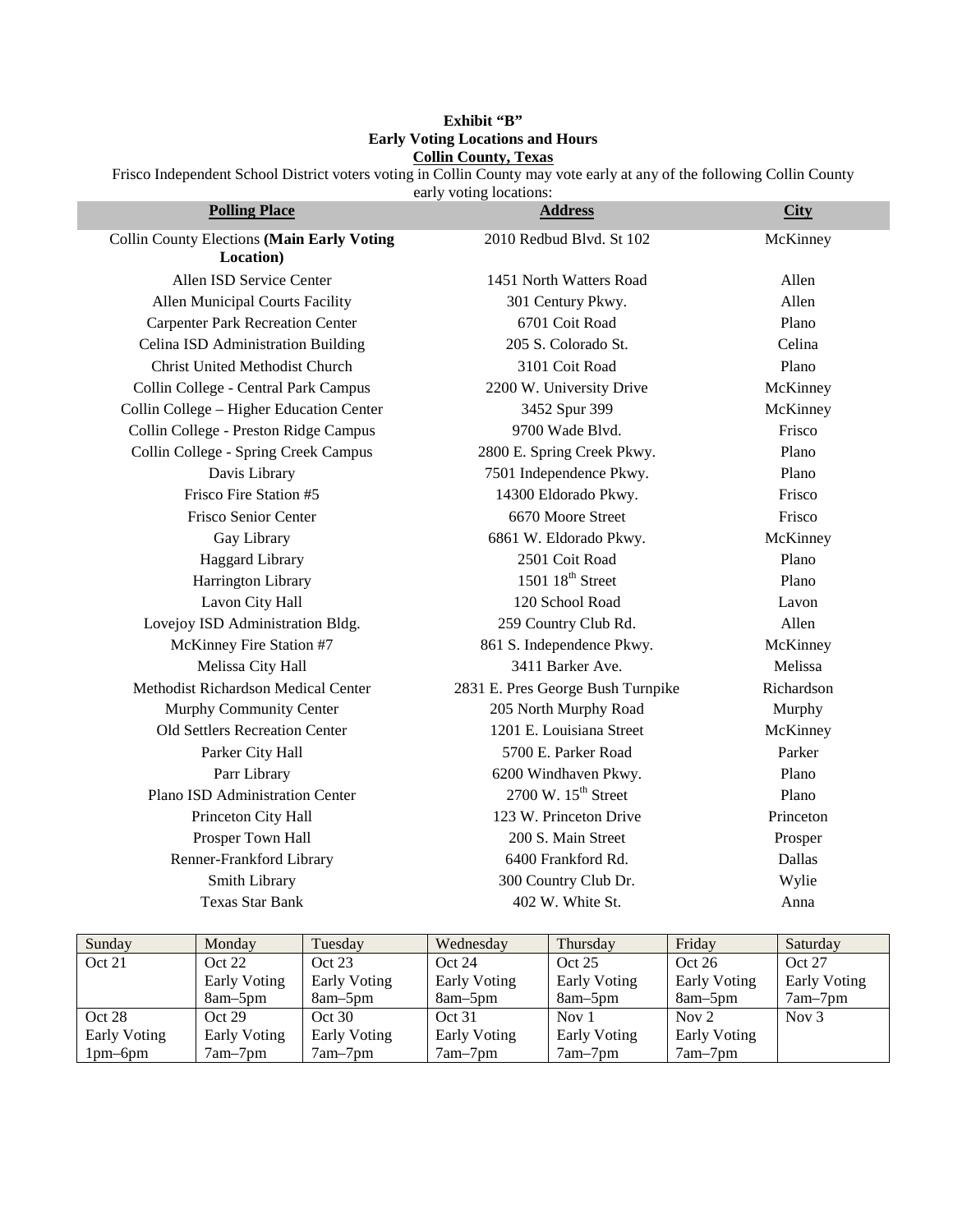#### **Exhibit "B" (CONTINUED) Early Voting Locations and Hours Collin County, Texas**

#### **Collin County Temporary Early Voting Locations:**

| <b>Farmersville City Hall</b><br>205 South Main St.,<br><b>Farmersville, Texas</b>                         |         |         |         |           |         |           |
|------------------------------------------------------------------------------------------------------------|---------|---------|---------|-----------|---------|-----------|
| Oct 21                                                                                                     | Oct 22  | Oct 23  | Oct 24  | Oct 25    | Oct 26  | Oct 27    |
| Early Voting<br>Early Voting<br><b>Early Voting</b><br>Early Voting<br>Early Voting<br><b>Early Voting</b> |         |         |         |           |         |           |
|                                                                                                            | 8am-5pm | 8am-5pm | 8am-5pm | $8am-5pm$ | 8am-5pm | $7am-7pm$ |

#### **Lucas Community Center 665 Country Club Rd. Lucas, Texas**

| Lucas. Texas        |              |              |              |              |              |         |
|---------------------|--------------|--------------|--------------|--------------|--------------|---------|
| Oct 28              | Oct 29       | Oct 30       | Oct 31       | Nov 1        | Nov $2$      | Nov $3$ |
| <b>Early Voting</b> | Early Voting | Early Voting | Early Voting | Early Voting | Early Voting |         |
| 1pm–6pm             | $7am-7pm$    | $7am-7pm$    | 7am-7pm      | 7am–7pm      | $7am-7pm$    |         |

**Important Note:** 

*Eligible* **Collin County registered voters (with an effective date of registration on or before November 6, 2018) may vote at any of the above early voting locations.**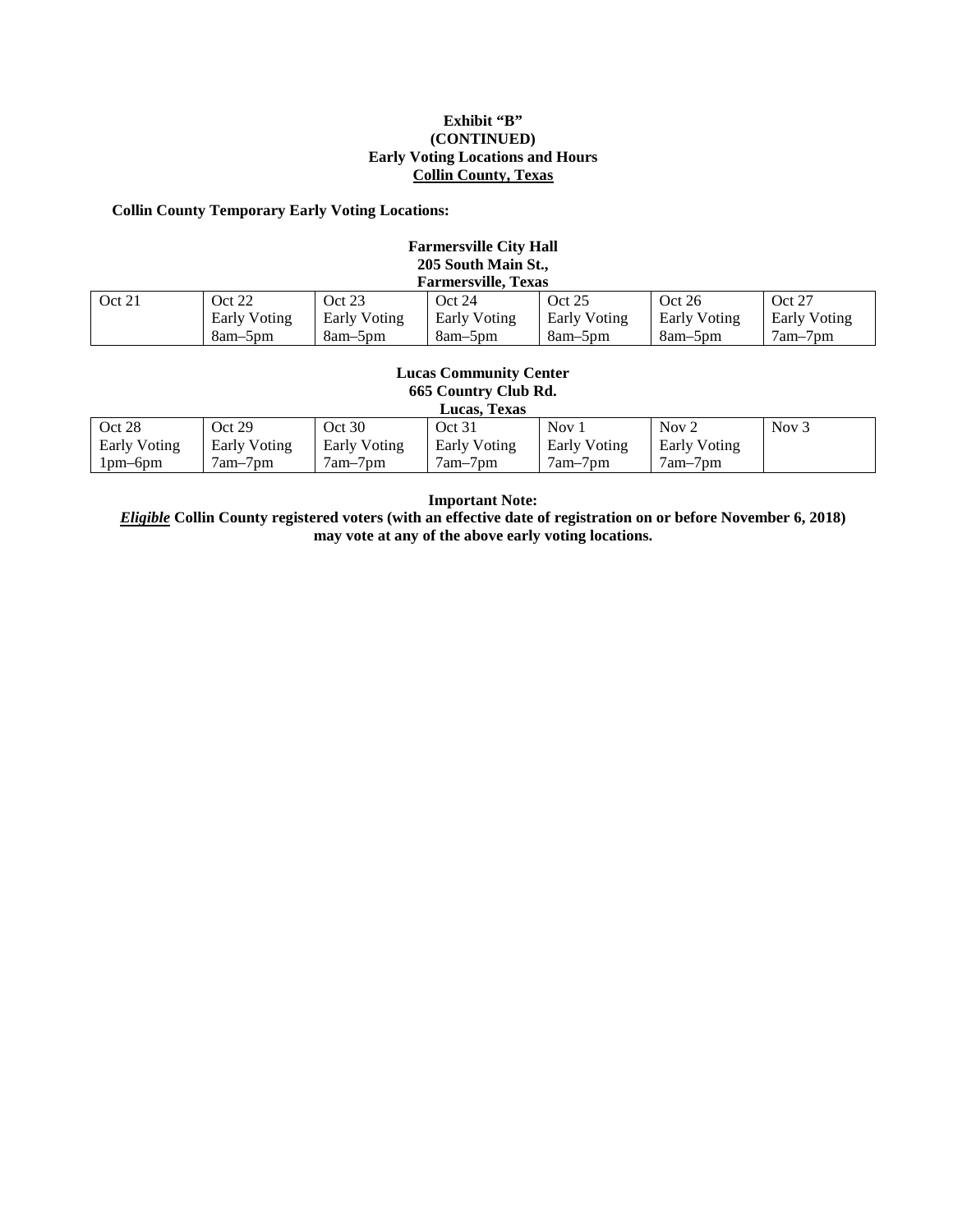#### **Exhibit "B" (CONTINUED)**

### **Early Voting Locations and Hours Denton County, Texas**

Frisco Independent School District Voters voting in Denton County may vote early at any of the following Denton County early voting locations:

# **Early Voting Locations dates and times:**

Monday - Friday  $October 22 - 26$   $8am - 5pm$ Saturday October 27 7am – 7pm Sunday **October 28** 11am – 4pm Monday – Friday **October 29 – November 2** 7am – 7pm

**Steven E Copeland Government Center Lewisville Municipal Annex** 

415 N. College Ave., Justin 4220 N. Josey, Carrollton

**Denton County Elections Administration Fig. 3. Timberglen Library** 701 Kimberly Dr., Denton 18505 Midway Rd., Dallas

**Highland Village Municipal Complex Pilot Point Senior Center** 1000 Highland Village Rd., Highland Village 310 S Washington St., Pilot Point

**Flower Mound Police and Court Building Corinth City Hall**<br>4150 Kirkpatrick, Flower Mound 3300 Corinth Pkwy., Corinth 4150 Kirkpatrick, Flower Mound

**Frisco Fire Station #7**<br>330 W Stonebrook Pkwy., Frisco **Frisco Fire Station #4**<br>4485 Cotton Gin, Frisco 330 W Stonebrook Pkwy., Frisco

6804 Main St., The Colony

**Little Elm Recreation Center Lake Dallas City Hall** 303 Main St., Little Elm 212 Main Street, Lake Dallas

**Denton County Southwest Courthouse**<br>
6200 Canvon Falls Dr., Flower Mound<br>
308 S Walnut St., Roanoke 6200 Canyon Falls Dr., Flower Mound

**Denton Civic Center** 321 E. McKinney, Denton

1400 FM 424, Cross Roads 1197 W. Main Street, Lewisville

**Justin Municipal Complex Carrollton Public Library**

**The Colony Annex Building**<br> **Krum ISD Administration Building**<br>
1200 Bobcat Blvd., Krum